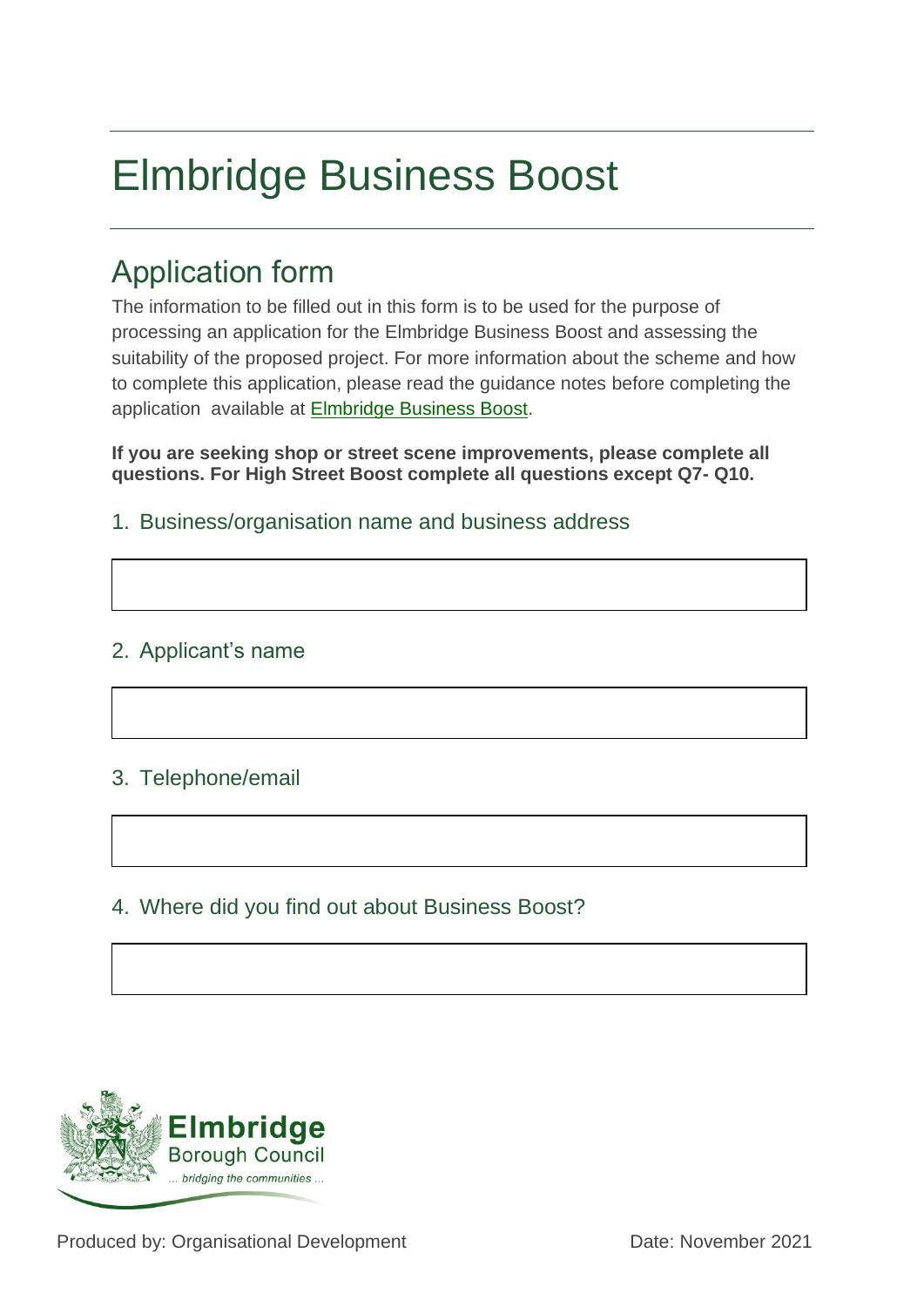#### 5. Address for correspondence

# 6. Type of application

| Shop front or Signage improvements             | Yes/No |
|------------------------------------------------|--------|
| Empty shop improvement                         | Yes/No |
| Street scene and street furniture improvements | Yes/No |
| <b>High Street Boost</b>                       | Yes/No |

# 7. Address of property being improved (if applicable)

# 8. If you are seeking improvements to a property do you

| Own the premises?                                                                                    | Yes/No                        |
|------------------------------------------------------------------------------------------------------|-------------------------------|
| Rent the premises?                                                                                   | Yes/No                        |
| Lease the premises?                                                                                  | Yes/No                        |
| When will the lease/freehold run out?<br>Please include documentation to confirm<br>lease agreement. | Date lease/freehold runs out: |
| Other – please explain                                                                               |                               |

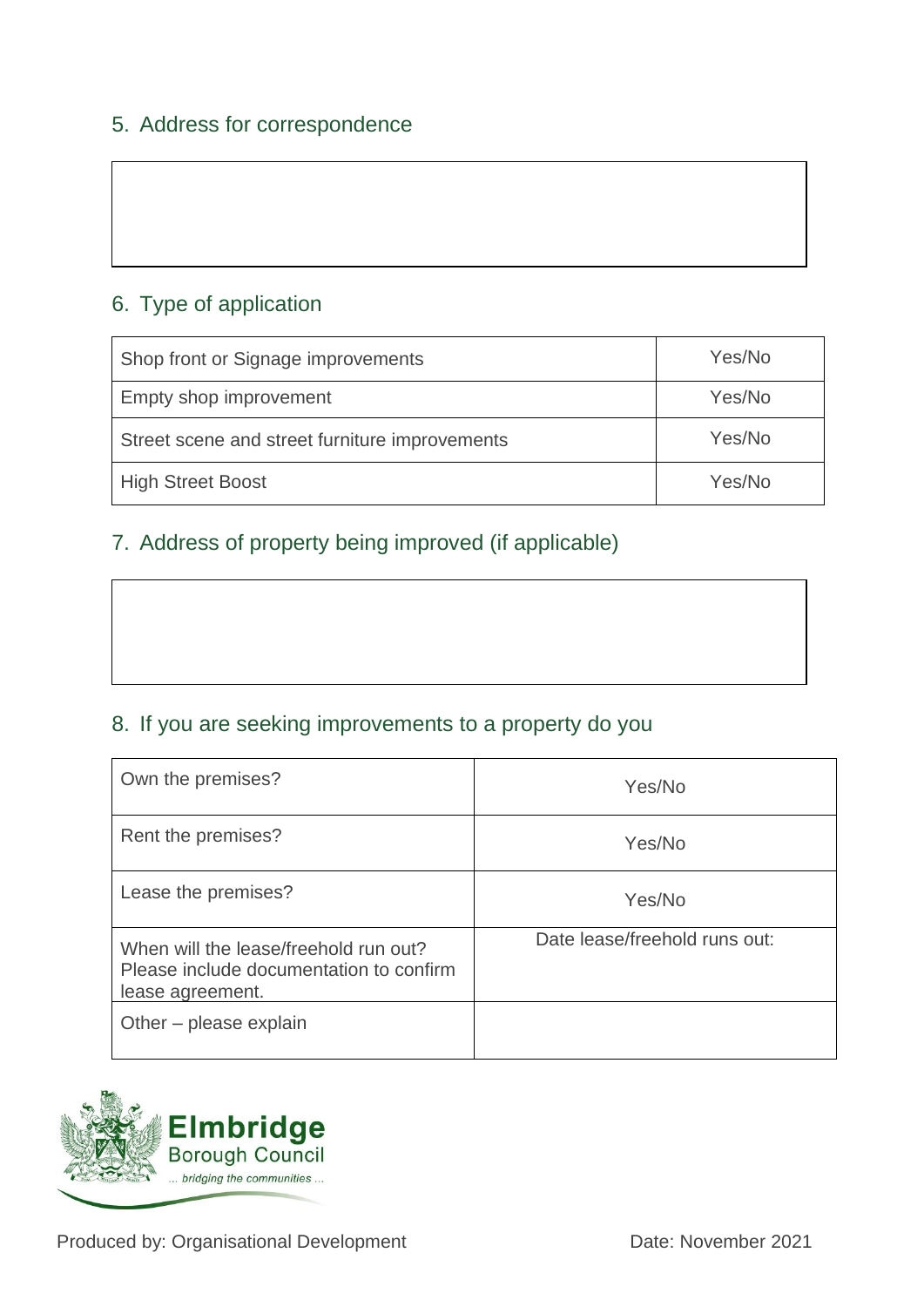**If you rent or lease the property you will need to include the landlord's written consent to make the improvements**

9. Do you pay business rates for this property? If yes, please provide relevant numbers.

10. Are you VAT Registered? If yes, please provide relevant numbers.

- 11. Do you have planning permission/met building control regulations to undertake this work? Please include planning permission reference.
- 12. Description of the proposal, benefits and how it meets Elmbridge's vision and priorities. How does the proposal contribute to local economic development?

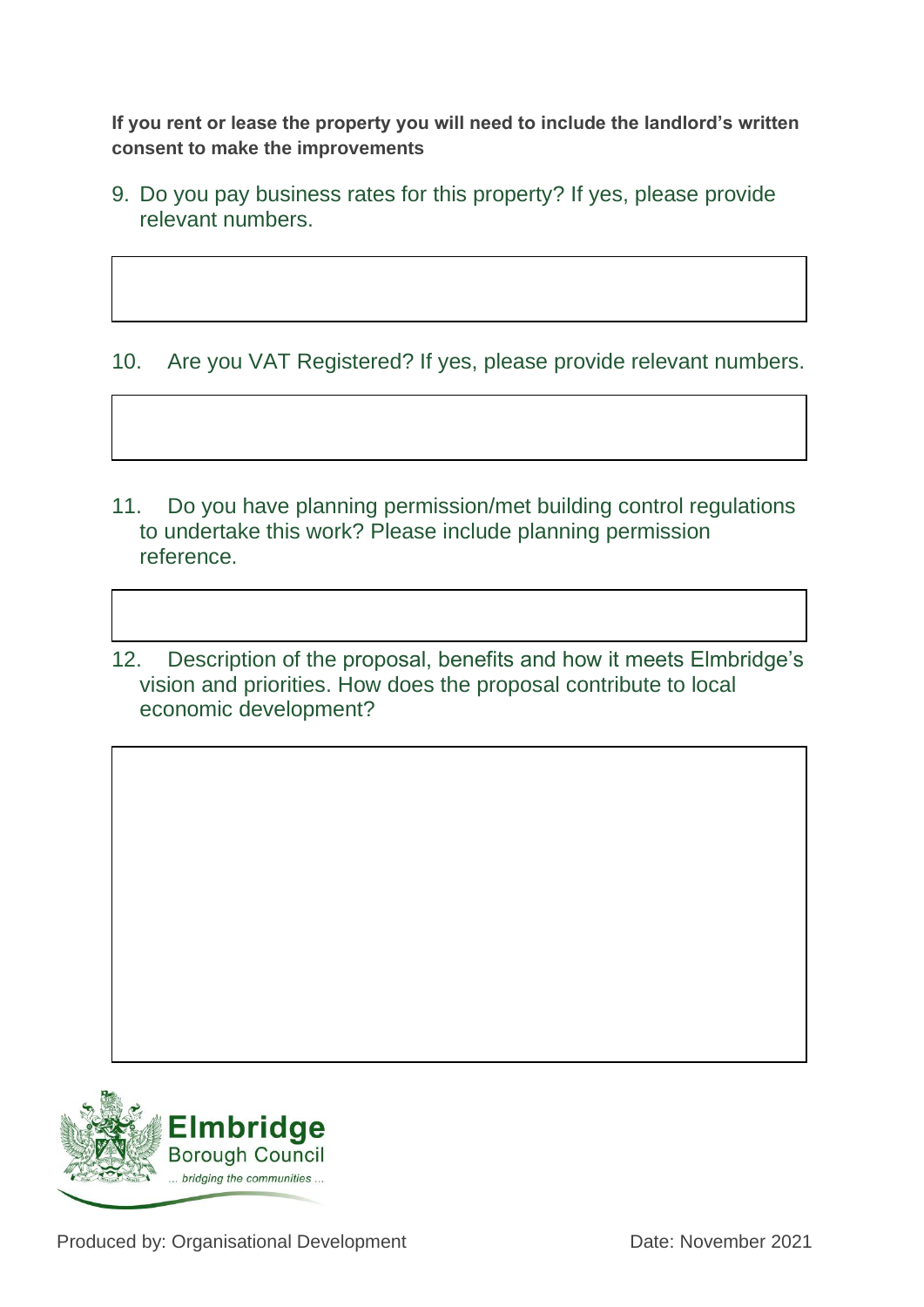13. The council has declared a climate emergency. Tackling this climate emergency requires action from across the Elmbridge community. Please detail how your business mitigates its impact on the environment and how you will minimise the environmental impact of this project.

14. List all the drawings, plan numbers and project documents etc. forming part of this application as appropriate.

15. Have you, this business or community group received an ECIF, Business Boost, Digital or Start-up grant from Elmbridge Borough previously. Please state the grant and the date.



Produced by: Organisational Development Date: November 2021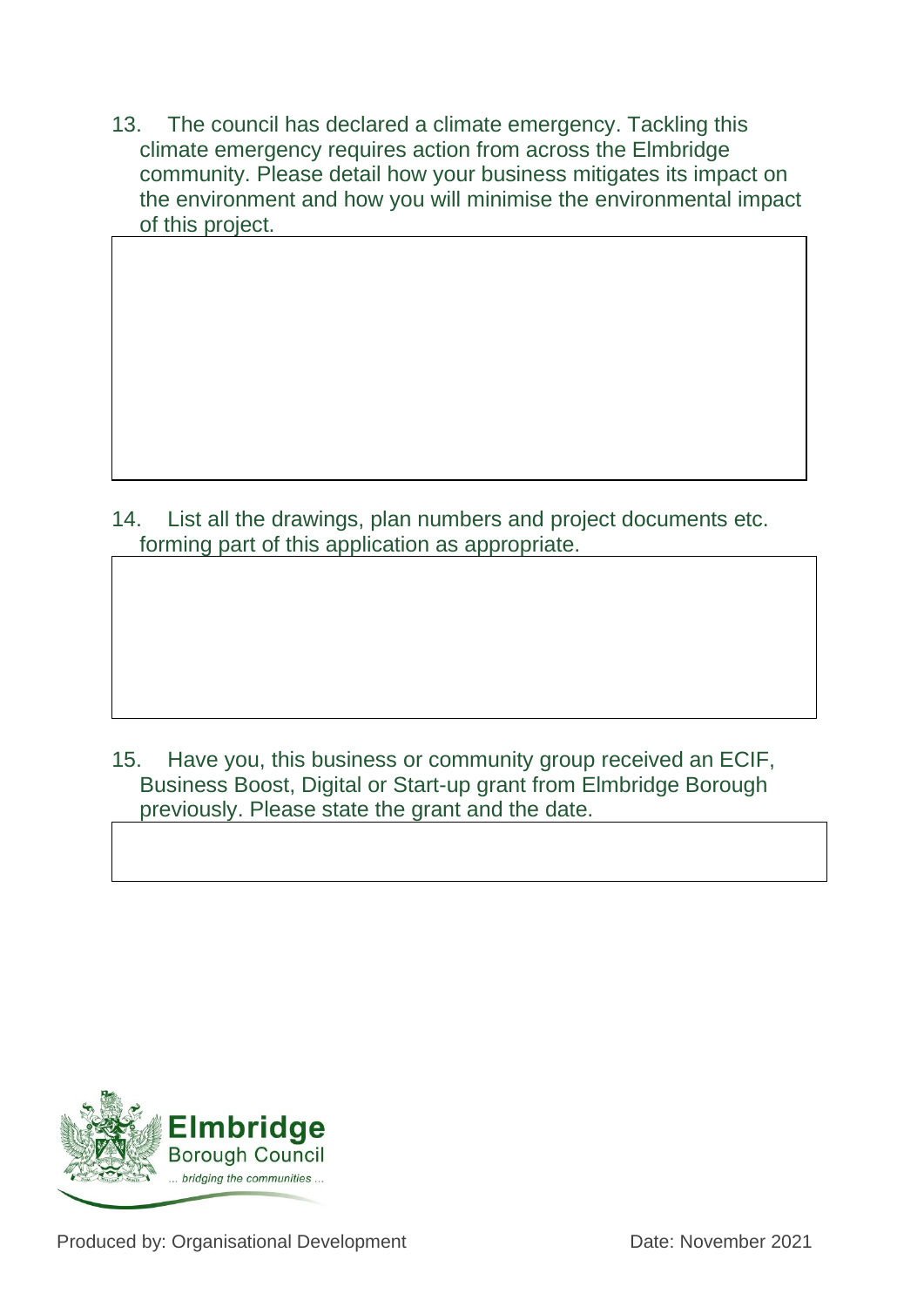#### 16. Please summarise costs under the in the appropriate box below (please only complete one box):

| Shop front and signage (except for<br>empty shop) |  |
|---------------------------------------------------|--|
|                                                   |  |
|                                                   |  |
| <b>Total</b>                                      |  |

| <b>Empty Shop</b> |  |
|-------------------|--|
|                   |  |
|                   |  |
| <b>Total</b>      |  |

| Street scene and street furniture<br>improvements |  |
|---------------------------------------------------|--|
|                                                   |  |
|                                                   |  |
| <b>Total</b>                                      |  |

| <b>High Street Boost</b> |  |
|--------------------------|--|
|                          |  |
|                          |  |
| <b>Total</b>             |  |

**Please include three comparable quotes, including VAT if applicable. Also include a current photo of the shop front and interiors, and any mock-up drawings for new work if applicable.** 

**Refer to guidance notes for more details**

#### 17. How much is being sought from Business Boost?

| Total amount applied for                      |  |
|-----------------------------------------------|--|
| Contributions from third parties              |  |
| Contribution made by the                      |  |
| applicant/business/organisation (a minimum of |  |
| 50%                                           |  |
| <b>Reserves</b>                               |  |
| Names of other parties you are seeking        |  |
| funding from                                  |  |
|                                               |  |



Produced by: Organisational Development Date: November 2021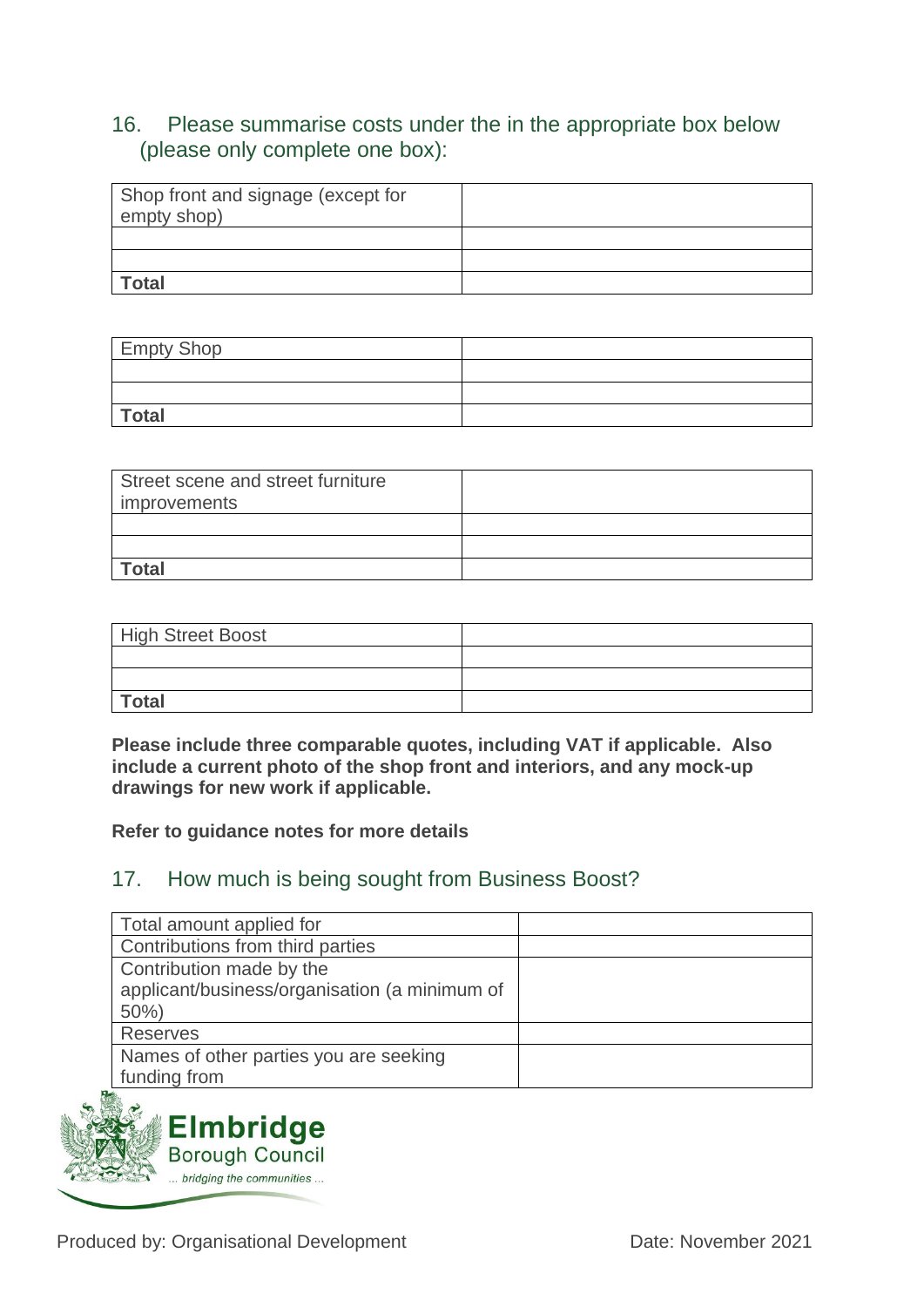#### 18. Supporting information – please refer to the guidance notes and include as appropriate with your application. Have you included the following documents?

| Three comparable quotes, as<br>appropriate to work being undertaken.<br>Including VAT if applicable | Yes/No |
|-----------------------------------------------------------------------------------------------------|--------|
| Current photos of the shop front and<br><i>interiors</i>                                            | Yes/No |
| Mock-up drawings or images of new<br>work                                                           | Yes/No |
| Planning/building control documents                                                                 | Yes/No |
| Lease/freehold document                                                                             | Yes/No |
| Licence/certificate                                                                                 | Yes/No |
| Permission from landlord to carry out<br>works                                                      | Yes/No |

We may require further documents or information, depending on your individual circumstances. If that is the case, we will let you know as soon as possible. Please note that we may check your payment history as part of the application process.

#### 19. Declaration

When you have completed the application, please sign this declaration and return the completed form as directed in the cover sheet.

Name

Position

To the best of my knowledge the information I have provided on this application form is correct. If Elmbridge Borough Council agrees to make a grant, this will be used exclusively for the purposes described and we agree to acknowledge Elmbridge Borough Council's support in all initiatives/ literature and permanent fixtures.

I agree to inform the Business Boost co-ordinator if I receive funding towards this project from other organisations and failure to do so may affect my application.

**Privacy Notice:** By signing this form the applicant agrees to Elmbridge checking business rate accounts, licensing and planning history; the information on the form being stored in the Elmbridge Civic Improvement Fund's manual filing system and